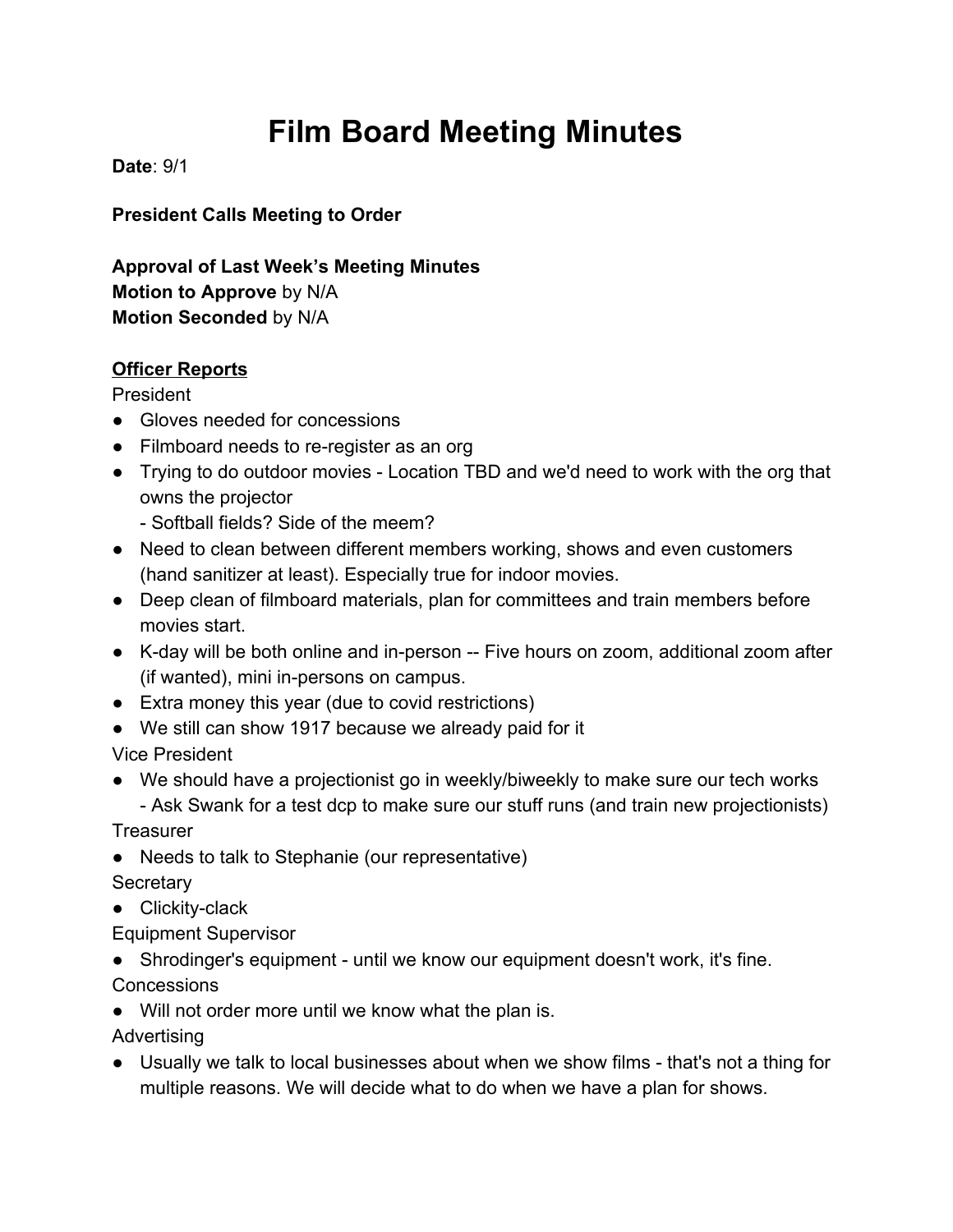Webpage

● We will update the webpage when we have a plan.

**Publicity** 

● Officer doing remote semester. Position can be done virtually as well. Community Chair

● Will plan events when we know more. Socials can be done outside. Advisor

● Give out m-number if filmboard key is needed

# **Committee Reports**

Advertising

●

Equipment

●

Judicial

 $\bullet$ 

Movie

●

None of the committees have met, but Equipment, Judicial and Movie should all meet soon.

Less people might be more for equipment meetings.

#### **HOW'S THE BOARD? Old Business**

# **HOW'S THE BOARD?**

**New Business**

62% of members think a hotdog is a sandwich.

Could we do a drive-in movie?

- MTU's outdoor screen is small
- Need to reserve a parking lot a month in advance
- Radio frequency for movies -- how to configure that?